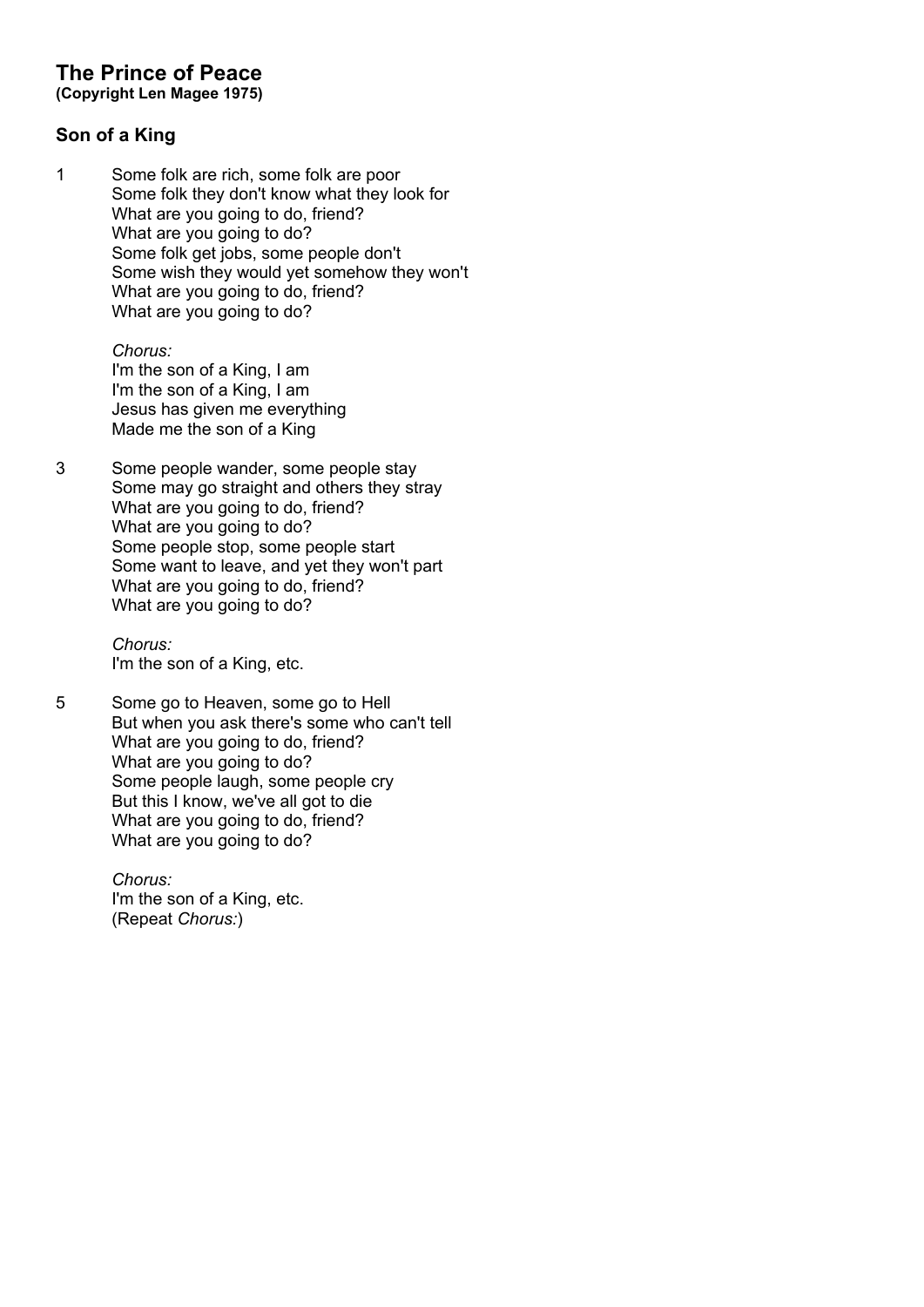## **This Ole Mountain**

- 1 Sometimes in the pain and the sorrow This ole world is facing today I'm afraid, so afraid of tomorrow But then I hear Jesus say: 'This old mountain shall be removed' This old mountain shall be removed In the depth of the sea, Jesus said it would be This old mountain will be removed
- 2 Sometimes when I think of my sin I just call for help from above Then the Spirit takes me oh so gently And He points me again to the blood And this ole mountain shall be removed, yes it will This ole mountain shall be removed In the depth of the sea, Jesus said it would be This ole mountain shall be removed
- 3 One day soon He's coming to take me To a home He's preparing on high When I see Him I shall be like Him And I'll live never more to die And this ole mountain shall be removed, hallelujah! This ole mountain shall be removed In the depth of the sea, Jesus said it would be This ole mountain shall be removed This ole mountain shall be removed

## **Who Told You**

- 1 Who told you that you could be free Without having been to the place Calvary? And who told you that you in your sin Could stand at God's door and He'd let you go in? And who told you that Jesus died Without having said that He's alive? Arise and shine, the light it has shone Arise and shine, the darkness has gone Come to Jesus and there at the cross there's a stream Come to Jesus and He'll make you clean Come to Jesus and He'll make you clean
- 2 Who told you, you can know the way And you must drift through your life day by day? And who told you that He is not real And we only know what we see and we feel? And who told you that Jesus died Without having said that He's alive? Arise and shine, the light it has shone Arise and shine, the darkness has gone Open wide your heart's door and you'll truly find That in Jesus there is peace of mind Yes in Jesus there is peace of mind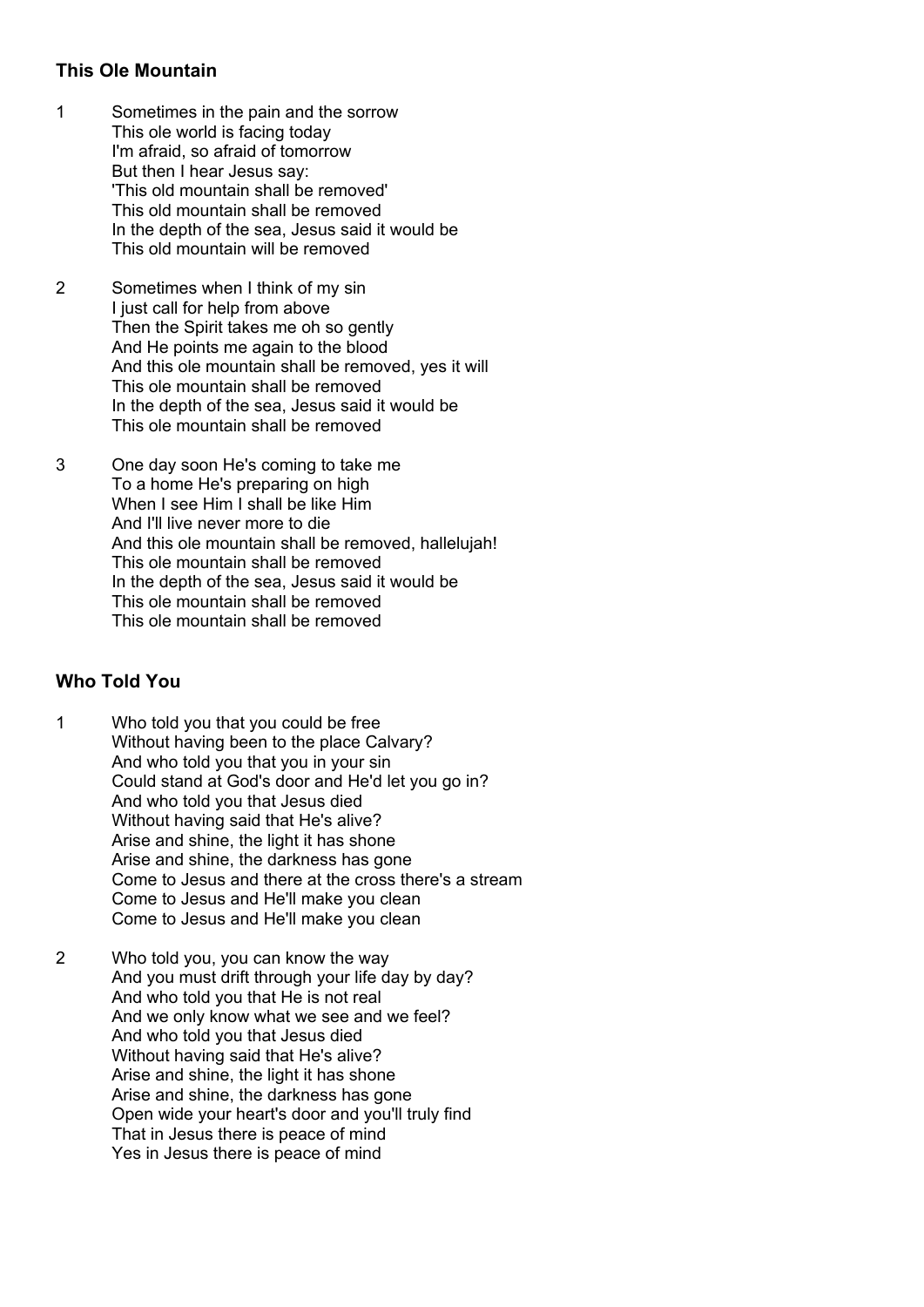### **I Do Know**

1 Children crying, people dying, not knowing why People walking, endless talking, life's just a lie Lost in a wilderness of concrete made by man Which way to turn? Which way to go?

> *Chorus:* If you ask me to tell you All the reasons why these things Are happening around us I can't say a thing But I do know that Jesus is alive You've gotta believe me I do know that Jesus is alive

2 People idle, suicidal, don't want to live World of sorrow, and tomorrow, what can it give? Lost in this wilderness of concrete made by man Which way to turn? Which way to go?

> *Chorus:* If you ask me, etc.

3 Mass confusion, man's delusion, a shattered dream People hating, then debating what might have been Lost in this wilderness of concrete made by man Which way to turn? Which way to go?

> *Chorus:* If you ask me to tell you All the reasons why these things Are happening around us I can't say a thing But I do know that Jesus is alive You've gotta believe me I do know that Jesus is alive It's true, it's true I do know that Jesus is alive You've just gotta believe me I do know that Jesus is alive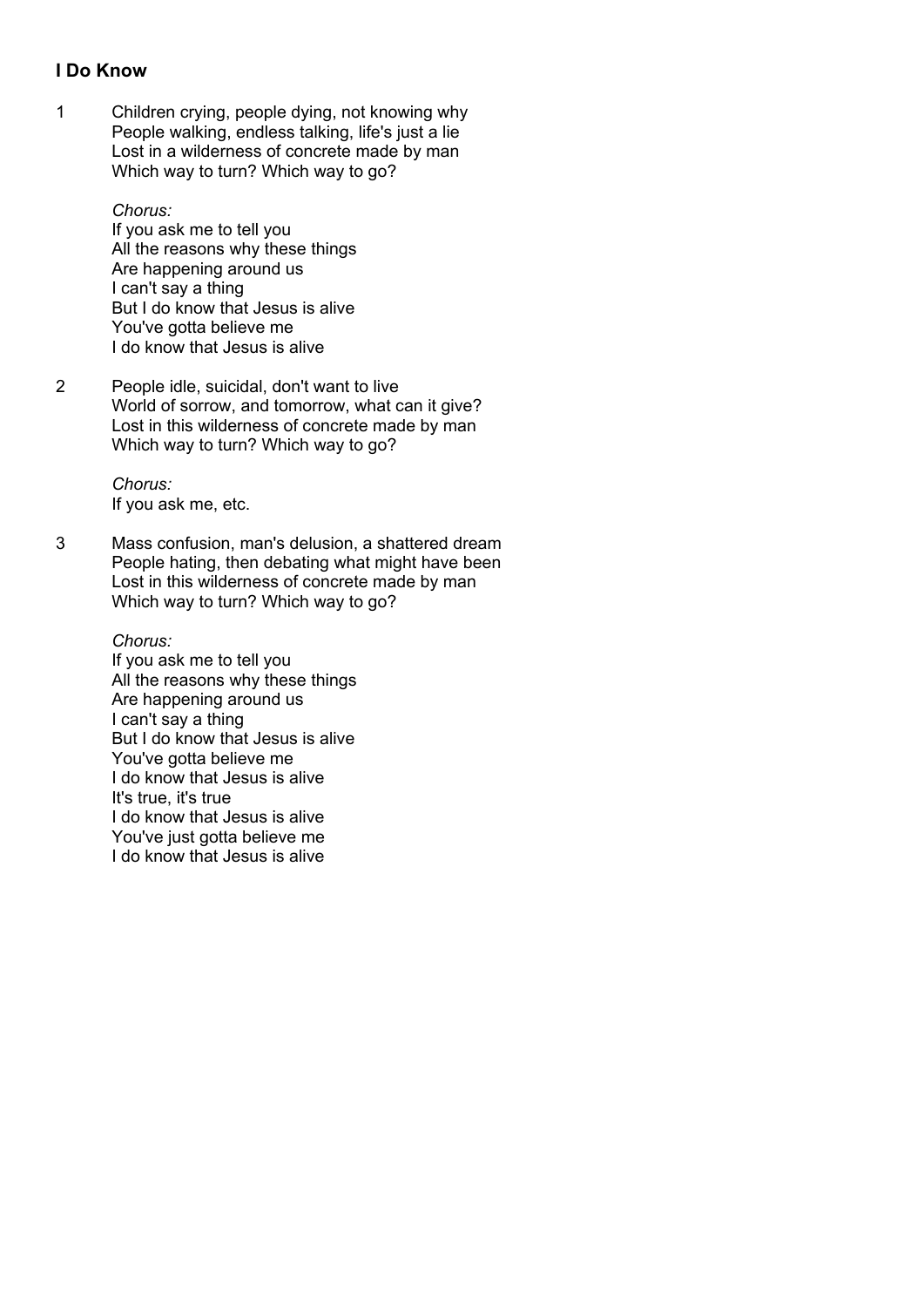#### **Sir We Would See Jesus**

- 1 The preacher has gone but the crowd lingers on Wondering what he has said He's wasted his time on the intellect line Giving them stones and not bread Ah, Satan's oppressions and their own transgressions Are driving my people insane But deep in the crowd, and though not very loud Someone is praying: Sir, we would see Jesus Sir, we would see Him For no one else can satisfy And no one else can take away our sin
- 2 A hoar-white child spent his life running the wild He listened but he never heard But while he was sleeping, a woman was weeping She cried out but nobody heard Ah, Satan's oppressions and their own transgressions Are driving my people insane But deep in the crowd, and though not very loud Someone is praying: Sir, we would see Jesus Sir, we would see Him For no one else can satisfy And no one else can take away our sin No, no one else can take away our sin Ah, no one else can take away our sin No, no, no, No one else can take away our sin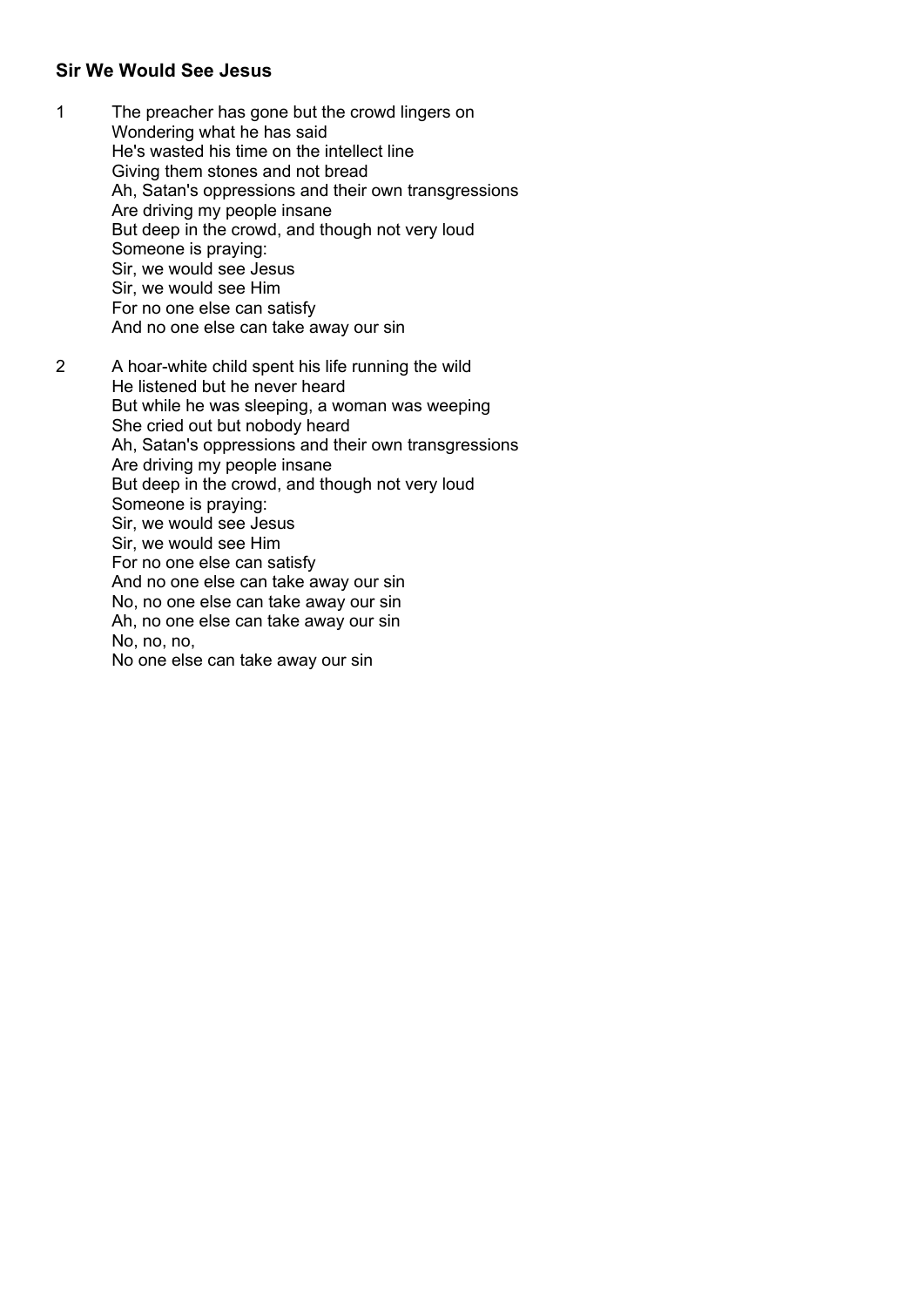## **I'm A Pilgrim**

- 1 There's a book I use to guide me to a city far away And I'm on my way to live there, I get closer every day Now this city has no sunset, there's no darkness anywhere For the Lord of light and glory, yes the Lamb of God is there I'm a pilgrim, I'm a stranger I'm a traveller going home
- 2 Now this city has no temple, for the Lord Emanuel In the midst of all His people, He for ever more will dwell And this city has a government, the Lord upon His throne And love and justice, righteousness, and peace will feel at home I'm a pilgrim, I'm a stranger I'm a traveller going home
- 3 Now this city is eternal so you'll never die again God will wipe away all crying and He'll take away all pain So you'll never hear a whisperer of sorrow or see a tear Just endless praise and singing, and love instead of fear I'm a pilgrim, I'm a stranger I'm a traveller going home
- 4 I've got just one thing to say now before my song is through I hope and pray with all my heart that you are going too I'm a pilgrim, I'm a stranger I'm a traveller going home Yes I'm a pilgrim, I'm a stranger I'm a traveller going home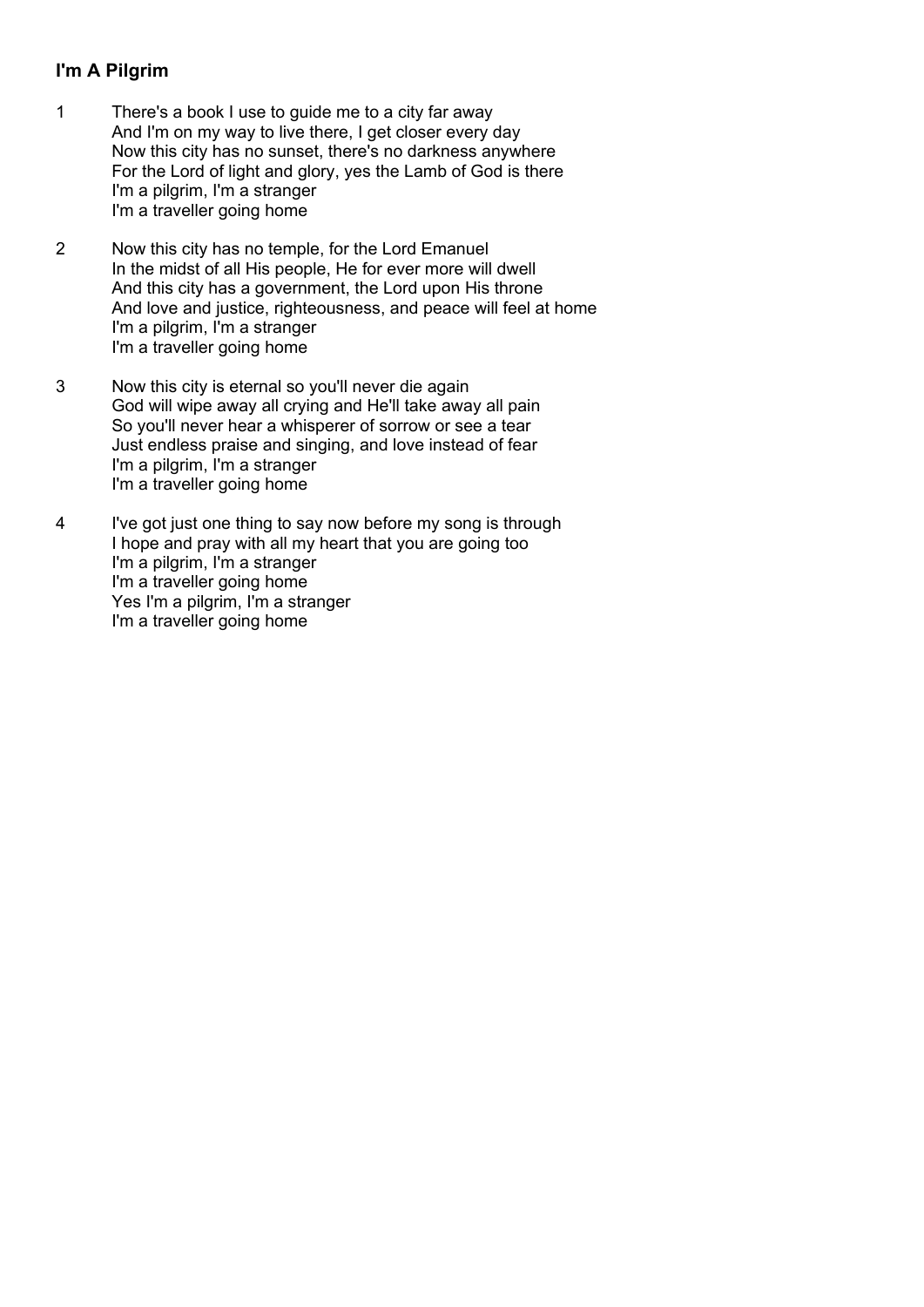### **Harvest Is Past**

1 I saw a crowd of people Walking on a wide wide road Dressed in rags and groaning From the burden of a heavy load Oh it is sad they just won't listen A life of sin they crave Harvest is past, summer is ended Lord, they're still not saved

#### *Chorus:*

Lord, they're still not saved Lord, they're still not saved Harvest is past, summer is ended Lord, they're still not saved (Bridge) Now here in our reach we have power to preach Our Jesus who came from above But how can they know unless we will go And tell them all of His love

2 I saw a crowd of children Walking in an evil way They'd never heard of Jesus They don't know how to pray Oh it's sad they just won't listen A life of sin they crave Harvest is past, summer is ended Lord they're still not saved

> *Chorus:* Lord, they're still not saved, etc. (Bridge) Yes, here in our reach, etc.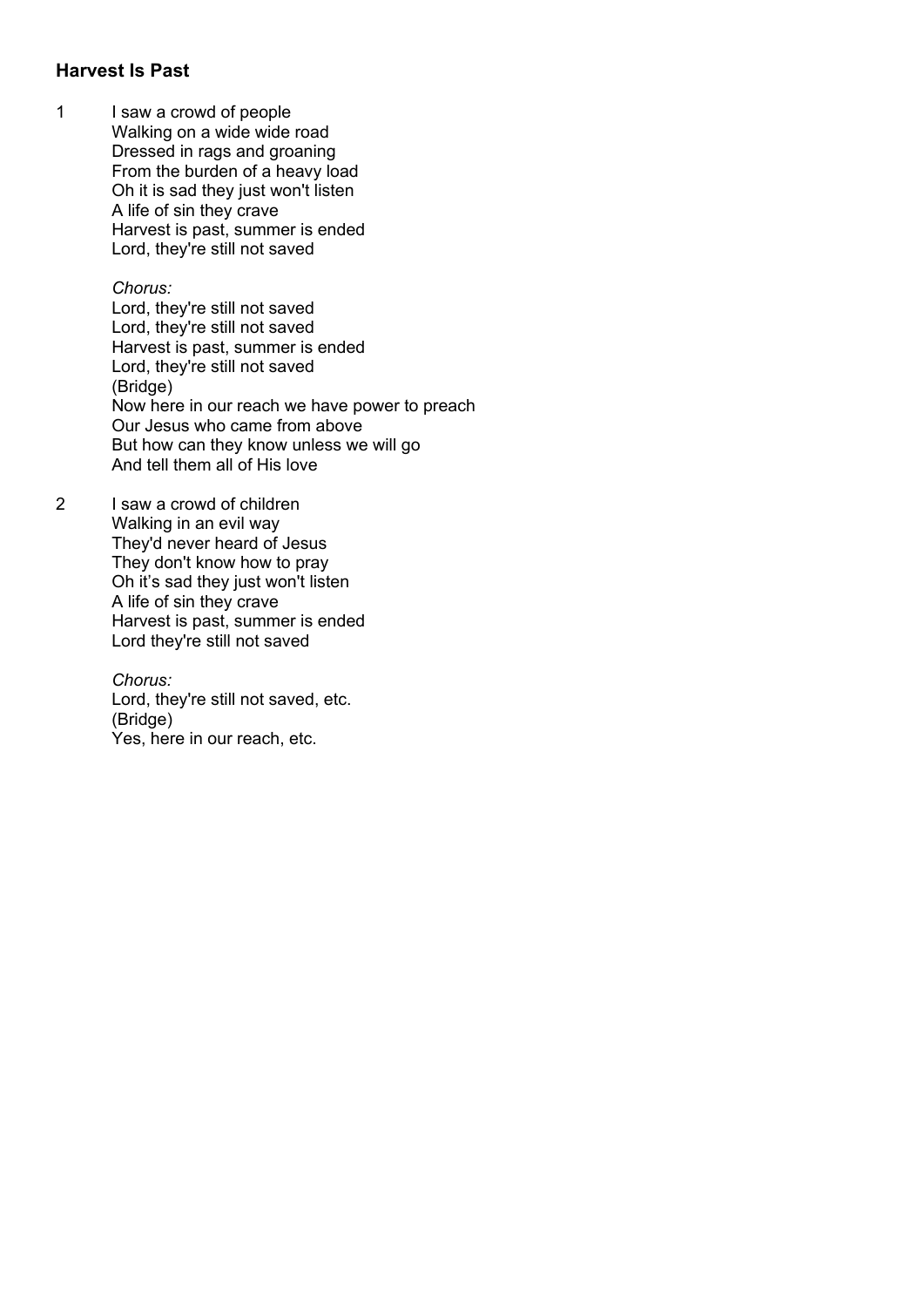## **Be Still**

- 1 I n the hustle and the bustle of this busy world today Nobody's got the time to hear what God would say Moving in your mind so quickly, confusion seems to reign Don't you think you ought to stop and hear what God is saying: Be still and know that I am God They who wait upon Me Will never be ashamed, they'll see The glory of my love for them If they'd only be still They'd know that I am God Thou wilt keep in perfect peace Those whose minds are stayed on Thee And who trust you patiently If they'd only be still Please be still
- 2 Hurry Hurry is the password, I gotta get my daily bread We're too busy talking to hear what God has said Though today we're changing, Jesus is the same He still waits to comfort those who call upon His name Be still and know, etc Won't you only be still Won't you only be still Please be still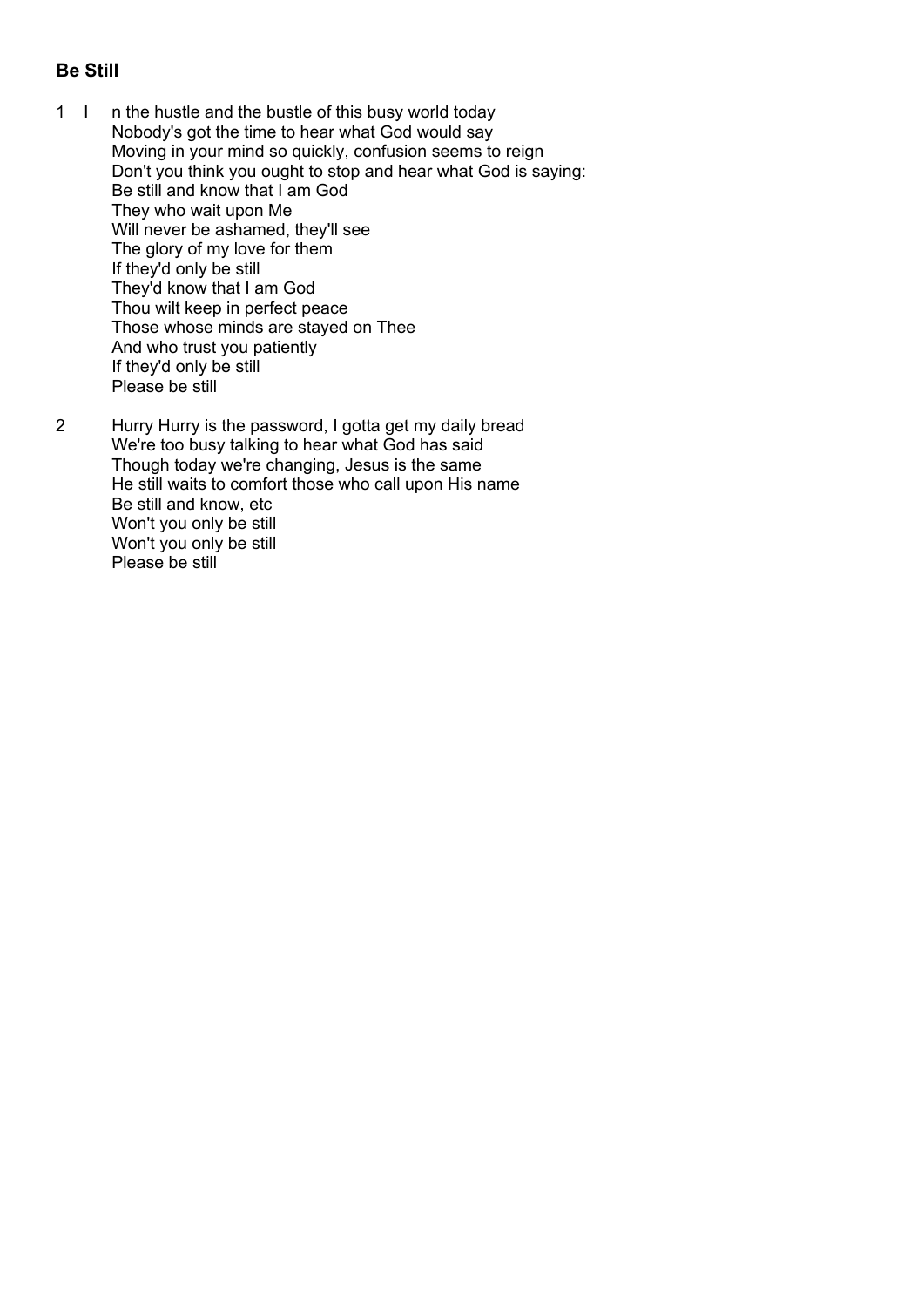#### **Jesus Sets Me Free**

1 I've been down into the deepest valleys And I've been up to heights of ecstasy But nowhere could I find This thing called peace of mind Life was just a prison cell to me

> *Chorus:* But now I'm so glad I've got Jesus And every day He whispers to me: 'I didn't have to die But I loved you, didn't I?' Hallelujah, Jesus sets me free

2 Now I have friends who left me when in trouble I didn't know that life could be so cruel Till one by one I found Oh they only let me down Life was just a prison for a fool (But now I'm free)

> *Chorus:* But now I'm so glad I've got Jesus Yes I have now And every day he whispers to me: 'I didn't have to die But I loved you, didn't I?' Hallelujah, Jesus sets me free

3 Outside the prison walls there's lots of people Slaves to sin, and slaves to Satan's rule They tell themselves they're free But oh they just can't see Life is just a prison for a fool (And now I'm free)

> *Chorus:* But now I'm so glad I've got Jesus And everyday He whispers to me: 'I didn't have to die But I loved you, didn't I?' Hallelujah, Jesus sets me free Hallelujah, Jesus sets me free (He sets me free)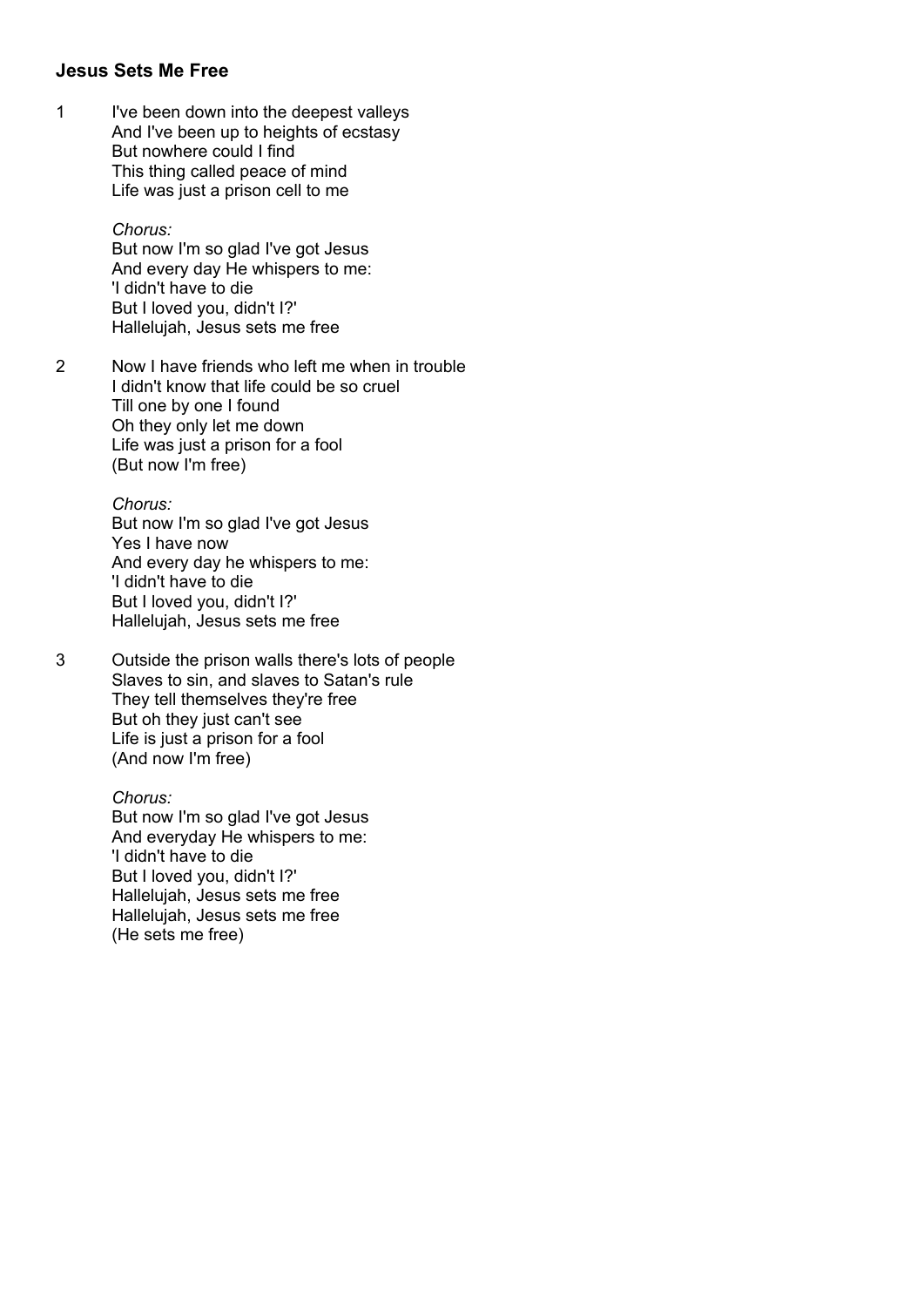## **God Is Love**

- 1 I've seen the little children, I've seen their mamma's tears I've wondered at the heartache and suffering through the years Why don't you do something instead of sittin' up there? But then He showed me something of how He really does care When I saw Jesus on the cross Dying for me, bleeding for me Yes I saw Jesus on the Cross And I knew God is love
- 2 I've come to realize now, it's no use blaming God If man can't love his brother but treats him like a dog If you want God to do something, then what's He supposed to do? Don't you know, to end it all, He'll have to start with you? You must see Jesus on the cross Dying for you, bleeding for you You must see Jesus on the cross And you'll know God is love Yes I saw Jesus on the cross And I knew God is love